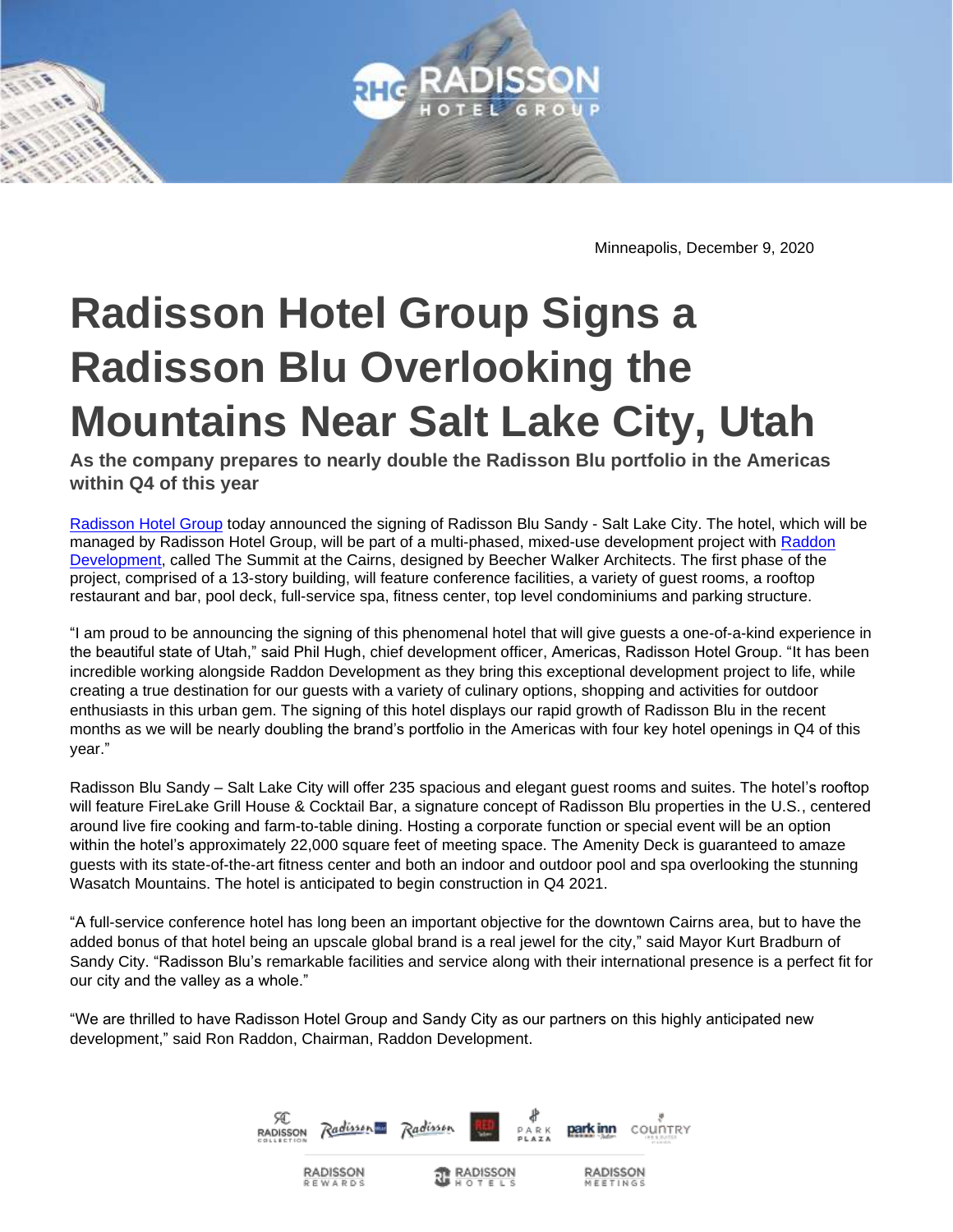Adam Gatto and Molly Wilson of Colliers International Hotels and Hospitality Group worked exclusively on behalf of Raddon Development to secure and execute the five-star Radisson Blu for the Cairns development. For more information, visit the company's website at [www.colliers.com.](http://www.colliers.com/)

The [Radisson Blu](https://www.radissonhotels.com/en-us/hotels/radisson-blu-toronto?cid=a:se+b:gmb+c:amer+i:local+e:rdb+d:ca+h:ONTORONT) brand has welcomed several additions to its portfolio with the recent openings of Radisson Blu [Toronto Downtown,](https://www.radissonhotels.com/en-us/hotels/radisson-blu-toronto?cid=a:se+b:gmb+c:amer+i:local+e:rdb+d:ca+h:ONTORONT) [Radisson Blu Resort & Residence, Punta Cana](https://www.radissonhotels.com/en-us/hotels/radisson-blu-resort-punta-cana?cid=a:se+b:gmb+c:amer+i:local+e:rdb+d:carib+f:en-US+h:DOMPCDO) an[d Radisson Blu Anaheim,](https://www.radissonhotels.com/en-us/hotels/radisson-blu-anaheim?cid=a:se+b:gmb+c:amer+i:local+e:rdb+d:us+h:USAANAC) along with the upcoming opening of [Radisson Blu Fargo](https://www.radissonhotels.com/en-us/hotels/radisson-fargo?cid=a:se+b:gmb+c:amer+i:local+e:rad+d:us+h:FARGO) before the end of Q4 this year. Additionally, [Radisson Blu Aruba](https://www.radissonhotels.com/en-us/hotels/radisson-blu-aruba) will be opening Q1 2021.

## **ABOUT RADISSON HOTEL GROUP**

Radisson Hotel Group is one of the world's largest hotel groups with seven distinctive hotel brands, and more than 1,400 hotels in operation and under development in 120 countries. Its signature service philosophy is Every Moment Matters.

Radisson Hotel Group portfolio includes Radisson Collection, Radisson Blu, Radisson, Radisson RED, Park Plaza, Park Inn by Radisson and Country Inn & Suites by Radisson, brought together under one commercial umbrella brand Radisson Hotels.

Radisson Rewards is our global rewards program that delivers unique and personalized ways to create memorable moments that matter to our guests. Radisson Rewards offers exceptional loyalty benefits for our guests, meeting planners, travel agents and business partners.

Radisson Meetings places its guests and their needs at the heart of its offer and treats every meeting or event as more than just a date on the calendar. Radisson Meetings is built around three strong service commitments: Personal, Professional and Memorable, while delivering on the brilliant basics and our signature Yes I Can! service spirit and being uniquely 100% Carbon Neutral.

More than 100,000 team members work for Radisson Hotel Group and at the hotels licensed to operate in its systems.

For more information, visit: <https://www.radissonhotels.com/corporate>

Or connect with us on: LinkedIn:<https://www.linkedin.com/company/radisson-hotel-group/> Instagram: <https://www.instagram.com/radissonhotels/> Twitter: <https://twitter.com/radissonhotels> Facebook:<https://www.facebook.com/radissonhotels> YouTube:<https://www.youtube.com/radissonhotelgroup>

**RADISSON** 

REWARD

## **ABOUT RADDON COMPANIES**

Raddon Companies is a diversified commercial real estate firm based in Draper (Salt Lake City) Utah. It began as a construction company (Raddon Brothers Construction) forty years ago and grew into Raddon Development Company. Ron Raddon, Founder and Chief Executive Officer has built several award winning commercial and residential projects throughout Utah. Recently, Ron Raddon formed Raddon Companies with a multitude of



**T** RADISSON

**RADISSON**